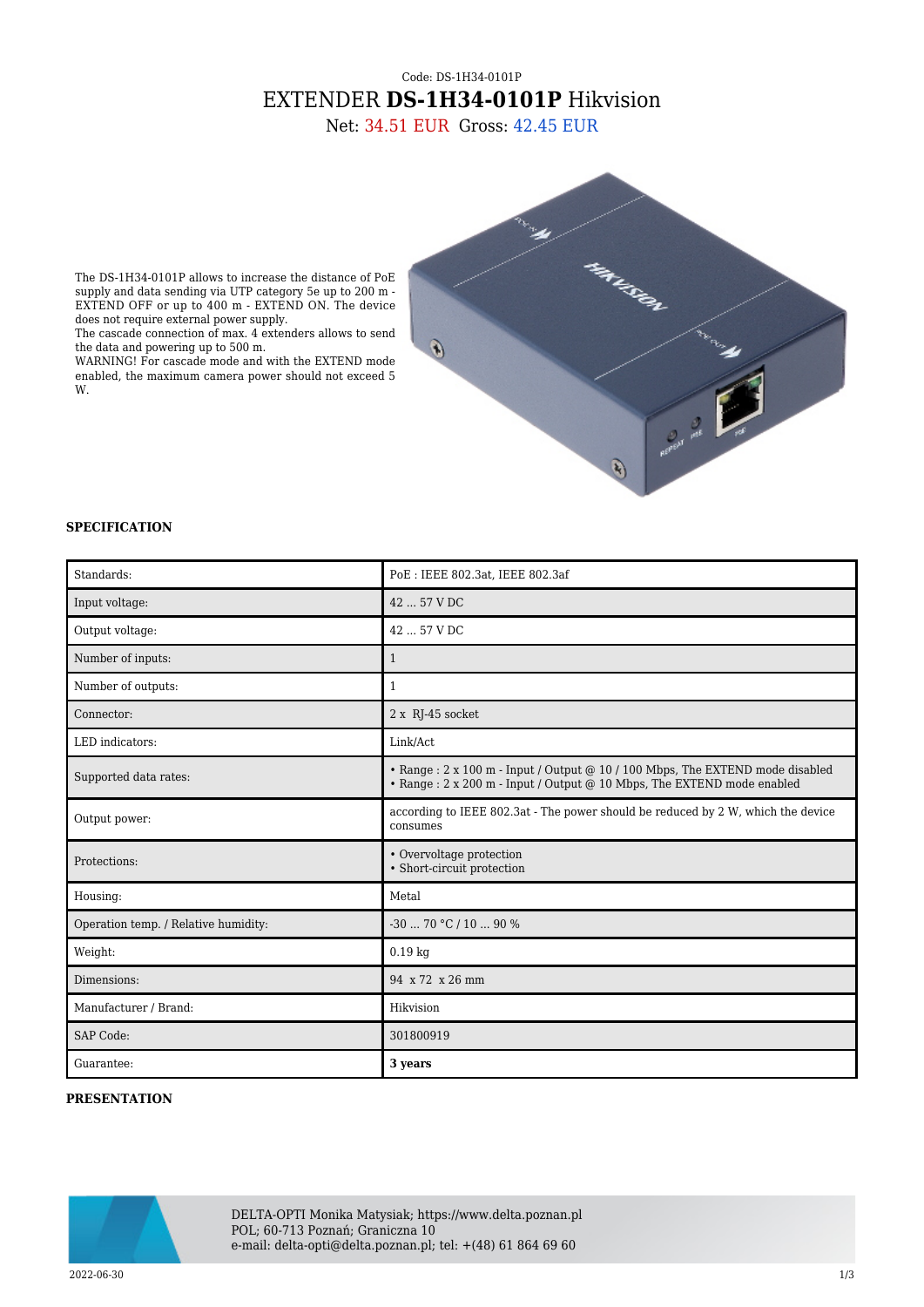

Top view:



Connectors:





DELTA-OPTI Monika Matysiak; https://www.delta.poznan.pl POL; 60-713 Poznań; Graniczna 10 e-mail: delta-opti@delta.poznan.pl; tel: +(48) 61 864 69 60

2022-06-30 2/3